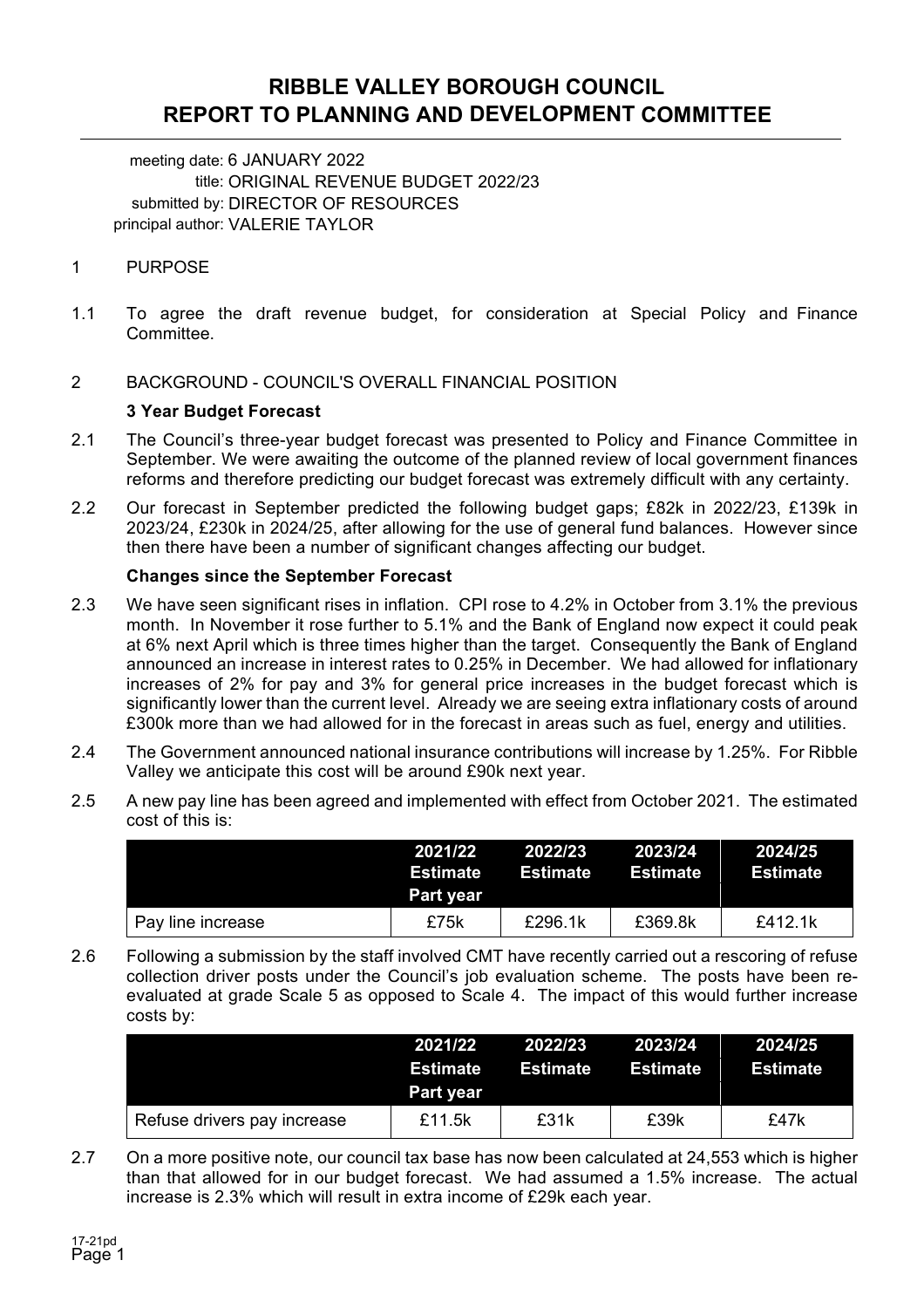2.8 In summary therefore the budget gap is estimated to increase next year to £497k before any additional growth requests are put forward by service committees. This is set out below.

|                                  | 2022/23          |
|----------------------------------|------------------|
|                                  | <b>Estimate</b>  |
|                                  | £                |
| Extra Inflation costs - at least |                  |
| Pay                              | 71k              |
| Prices                           | 62k              |
| Fuel etc                         | 180 <sub>k</sub> |
|                                  | 323k             |
| <b>National Insurance</b>        | 90 <sub>k</sub>  |
| <b>Refuse Drivers</b>            | 31k              |
| Council Tax Base increase        | $-29k$           |
| <b>Previous Shortfall</b>        | 82k              |
| <b>Budget Gap</b>                | £497k            |

- 3 2022/23 PROVISIONAL LOCAL GOVERNMENT SETTLEMENT
- 3.1 On 16 December 2021 the Government announced the provisional finance settlement. They have pushed back the review of local government finance another year and announced a one year only settlement. This is the fourth one-year settlement in a row, but it is expected to be the last one before the Government consult on changes to future funding allocations.
- 3.2 Nationally there is 6.9% increase in Councils' core spending power in cash terms between 2021/22 and next year.
- 3.3 The headlines for Ribble Valley are
	- Our core spending power is set to increase by only  $0.2\%$  (£11,000) next year from £6.849m to £6.860m.
	- $\bullet$  Our Business Rates Baseline funding level is £1.354 which is the same as the current year, however we will receive £111k compensation due to the loss in income we will received due to the freezing of the business rates multiplier.
	- We been allocated a small amount of Revenue Support Grant (RSG) of £215 despite RSG increasing nationally by 3.1% for inflation.
	- Our Rural Services Delivery Grant will be £113,250 which is the same as the current year
	- We will receive an allocation from the Lower Tier Services Grant of £60,754 up from £57,696. We expected this to be a one year only grant last year
	- A new one off 2022/23 Services Grant has been announced worth £822m. This is to provide funding for all tiers of local government in recognition of our services and includes the costs of the increase in NI contributions. Ribble Valley will receive £93,368.
	- New Homes Bonus (NHB) The Government have allowed a new round of NHB allocations in respect of 2022/23 which will not attract any future legacy payments. They have also allowed the one remaining legacy payment of £464k which we were aware of and had allowed for. Next year we will therefore receive £741k for 2022/23 along with the legacy payment of £464k ie a total of £1.2m. However we are relying on NHB of £1.1m to fund the revenue budget each year. This seems very much a one year only deal for NHB and it does appear the scheme will end next year.
	- The Lancashire Business Rate Pool has received designation to continue.
	- We will be allowed to increase our council tax next year by £5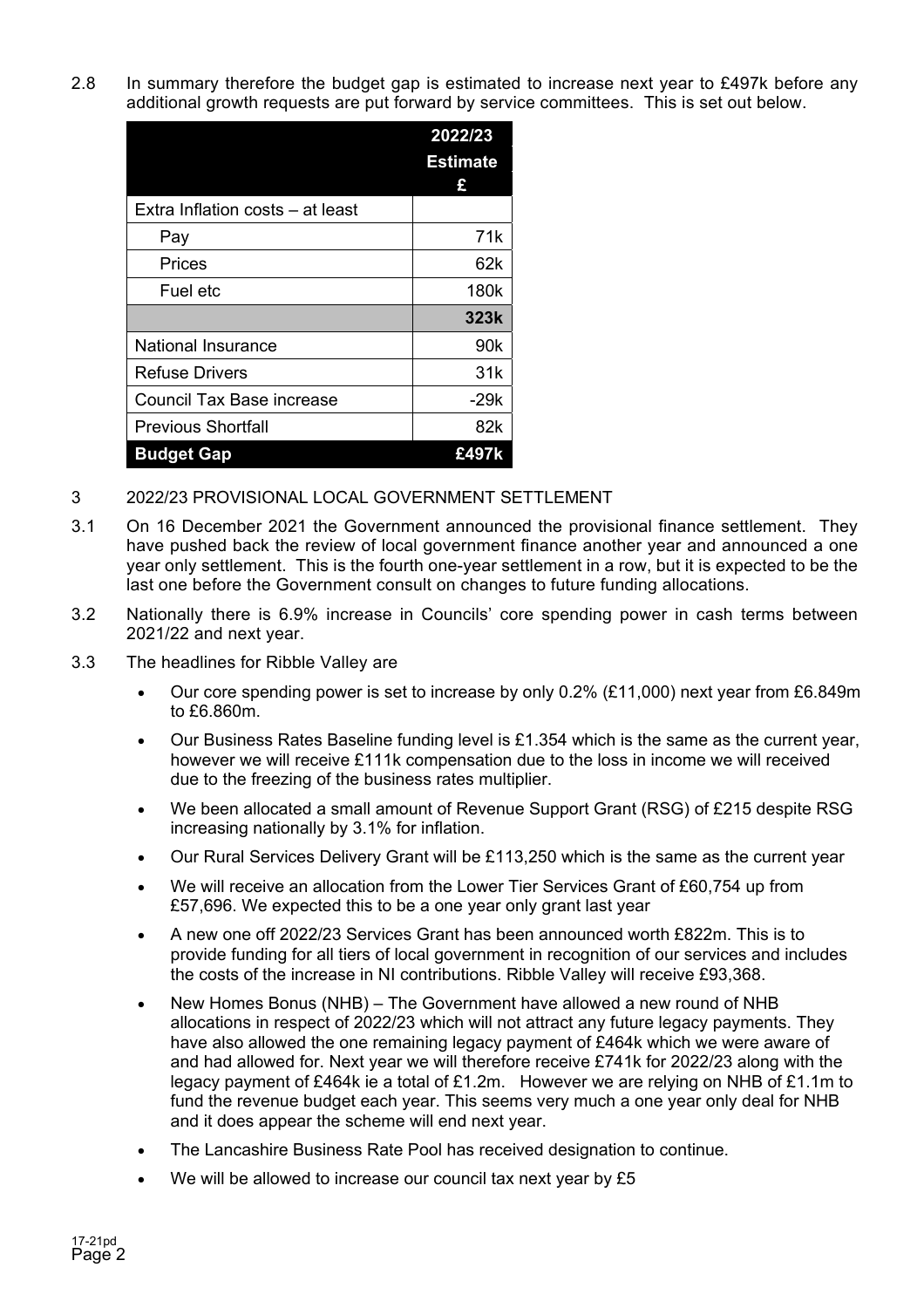- 3.4 Factoring the grant settlement into our budget forecast we are better off due to the business rate multiplier compensation (£111k) and the new 2022/23 Services Grant (£93k). We are also better off as a result of the Lower Tier services grant of £60k as we had assumed this was a one year only grant for 2021/22. In total therefore this reduces the budget gap from £497k to £233k.
- 3.5 We expect there will be transitional protection alongside the implementation of finance reforms going forward. However transitional protection is usually against a council's core spending power. It is important to note the income we receive from business rate growth does not form part of our core spending power. The Government have also made it clear the new one-off 2022/23 Services Grant will not form part of any transitional protection.

## 4 BUDGET PROCESS

- 4.1 The fees and charges for this committee were approved at your last meeting, and the consequential impact of these have been incorporated in to the service budgets shown within this report.
- 4.2 When all committees have approved their detailed estimates the overall position will be considered by Budget Working Group.
- 4.3 The Budget Working Group will then make recommendations in order to produce a balanced budget for consideration at the Special meeting of Policy and Finance Committee. The final budget report will then be presented to Full Council, at which point the Council Tax for 2022/23 will also be approved.
- 5 2022/23 DRAFT REVENUE BUDGET
- 5.1 As far as your budget is concerned, the estimates have been prepared on the current levels of service, and they allow for pay increases at 2% and price increases at 3%.
- 5.2 Within this report the budget is shown in the same manner in which they are reviewed. Each costs centre within the report is shown individually. Behind each cost centre is a great deal more subjective level detailed budgets, but for the purposes of this report they are summarised in to the standard local government CIPFA Service Reporting Code of Practice basis.
	- **Employee Related**: this group includes the cost of employees, both direct and indirect to the council.
	- **Premises Related**: this group includes expenses directly related to the running of premises and land.
	- **Transport Related**: this group includes all costs associated with the provision, hire or use of transport, including travelling allowances.
	- **Supplies and Services**: this group includes all direct supplies and service expenses to the council.
	- **Third Party Payments**: a third party payment is a payment to an external provider which is operating independently, in return for the provision of a service.
	- **Transfer Payments**: this includes the cost of payments to individuals for which no goods or services are received in return by the local authority. A key item here would be the payment of housing benefits.
	- **Support Services**: charges for services that support the provision of services to the public. At this council the main support service cost is the support from staff based at the council offices building and the building's associated cost.
	- **Depreciation and Impairment**: this is the revenue impact of capital items shown in the service revenue accounts of the council.
	- **Income**: this includes income from fees and charges, grants, donations and contributions. Also shown here is the associated 'income' to a support service from the redistribution of its costs to those providing services to the public.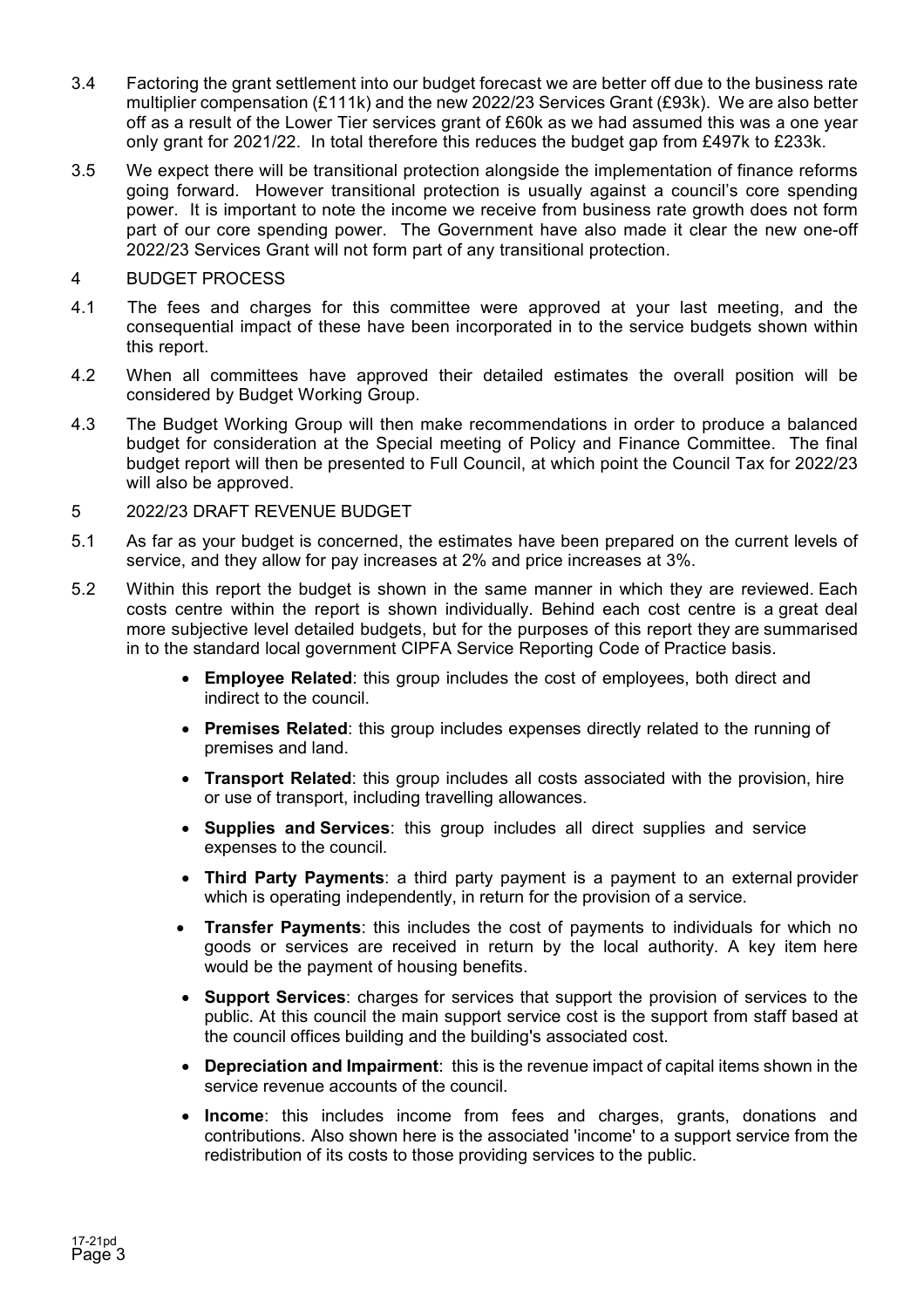- 5.3 As you will see, the draft proposed budget for 2022/23 for each service area is also built up looking at a number of stages. The starting point is the base budget, being the Original Estimate for the current financial year. A summary of the various elements is given below.
	- **Original Estimate 2021/22**: This represents the base budget for the council and assumes no change in service level from that set for the previous year's original estimate.
	- **Inflation at 2% Pay and 3% Other**: The budget forecast allows for inflation on pay at 2% and prices at 3 % (with some exceptions such as grants). This is where that general allowance for inflation is brought into the individual budget areas.
	- **Movements in Expenditure:** This is where any movements in the expenditure budgets for this committee are shown. This excludes movements in support services and Capital, which are shown in separate columns.
	- **Movements in Income:** This is where any movements in the income budgets for this committee are shown.
	- **Movements in Support Services**: Any changes that relate to the recharging of support service costs are included in this column.
	- **Movements in Capital**: Any changes relating to depreciation and impairment are included in this column.
	- **DRAFT Original Estimate 2022/23:** The final column is the total all preceding columns and is constructed from the base budget and any necessary changes to the base that are needed. If approved this will then form the base budget in next year's budget process.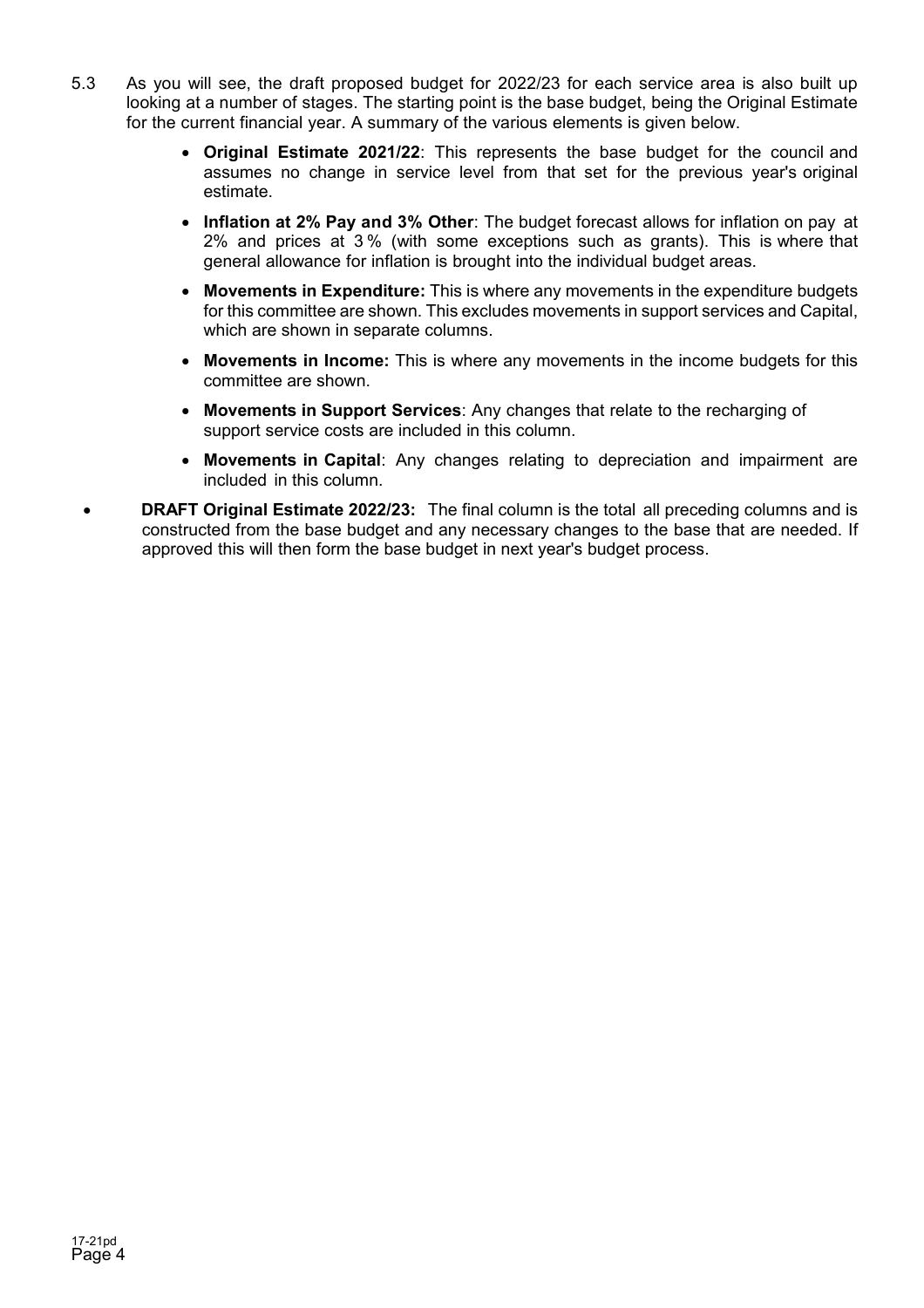## 6 SUMMARIES

6.1 The draft budget is summarised in two ways. One over the cost of the service provided by the committee (objective). The other is over the type of expenditure and income (subjective)

## *a) Cost of the service provided by the committee (Objective)*

| <b>Cost Centre and Description</b>                         | <b>Original</b><br><b>Estimate</b><br>2021/22 | <b>Inflation</b><br>at 2% Pay<br>and $3%$<br><b>Other</b> | <b>Further</b><br><b>Movements</b><br><b>in</b><br><b>Expenditure</b> | <b>Further</b><br><b>Movements in</b><br><b>Income</b> | <b>Movements in</b><br><b>Support</b><br><b>Services</b> | <b>Movements</b><br>in Capital | <b>DRAFT</b><br>Original<br><b>Estimate</b><br>2022/23 |
|------------------------------------------------------------|-----------------------------------------------|-----------------------------------------------------------|-----------------------------------------------------------------------|--------------------------------------------------------|----------------------------------------------------------|--------------------------------|--------------------------------------------------------|
| <b>AONBS: Area of Outstanding Natural</b><br><b>Beauty</b> | 16,150                                        | 220                                                       | 0                                                                     | 0                                                      | 760                                                      | 0                              | 17,130                                                 |
| <b>BCFEE: Building Control Fee Earning</b>                 | 23,500                                        | $-4,440$                                                  | $-310$                                                                | $-5,330$                                               | 10,190                                                   | 0                              | 23,610                                                 |
| <b>BCNON: Building Control Non Fee</b><br>Earning          | 74,210                                        | 170                                                       | $\mathbf{0}$                                                          | $\Omega$                                               | 4,160                                                    | $\Omega$                       | 78,540                                                 |
| CINTR: Clitheroe Interchange                               | 7,160                                         | 160                                                       | $-5,500$                                                              | 0                                                      | $-640$                                                   | $-1,180$                       | 0                                                      |
| <b>CONSV: Conservation Areas</b>                           | 8,710                                         | 0                                                         | 0                                                                     | 0                                                      | 710                                                      | 0                              | 9,420                                                  |
| <b>COUNT: Countryside Management</b>                       | 54,270                                        | 300                                                       | 0                                                                     | 0                                                      | 2,410                                                    | 0                              | 56,980                                                 |
| ECPLA: Economic Development and<br><b>Planning Dept</b>    | 0                                             | 20,380                                                    | 55,610                                                                | $\Omega$                                               | $-75,990$                                                | 0                              | $\mathbf{0}$                                           |
| LPLAN: Local Plan                                          | 250,660                                       | 4,200                                                     | $-67,410$                                                             | 0                                                      | 1,480                                                    | 0                              | 188,930                                                |
| PLANG: Planning Control &<br>Enforcement                   | 30,800                                        | $-20,080$                                                 | $-3,990$                                                              | 21,640                                                 | 69,890                                                   | 0                              | 98,260                                                 |
| <b>PLANP: Planning Policy</b>                              | 110,510                                       | 80                                                        | 0                                                                     | 0                                                      | 670                                                      | 0                              | 111,260                                                |
| PLSUB: Grants & Subscriptions -<br>Planning                | 10,790                                        | 320                                                       | $\mathbf{0}$                                                          | $\Omega$                                               | $\mathbf{0}$                                             | 0                              | 11,110                                                 |
| <b>Grand Total</b>                                         | 586,760                                       | 1,310                                                     | $-21,600$                                                             | 16,310                                                 | 13,640                                                   | $-1,180$                       | 595,240                                                |
| Associated Movements in Earmarked<br>Reserves              | $-23,500$                                     | 4,440                                                     | 310                                                                   | 5,330                                                  | $-10,190$                                                | 0                              | $-23,610$                                              |
| <b>Net After Earmarked Reserves</b>                        | 563,260                                       | 5,750                                                     | $-21,290$                                                             | 21,640                                                 | 3,450                                                    | $-1,180$                       | 571,630                                                |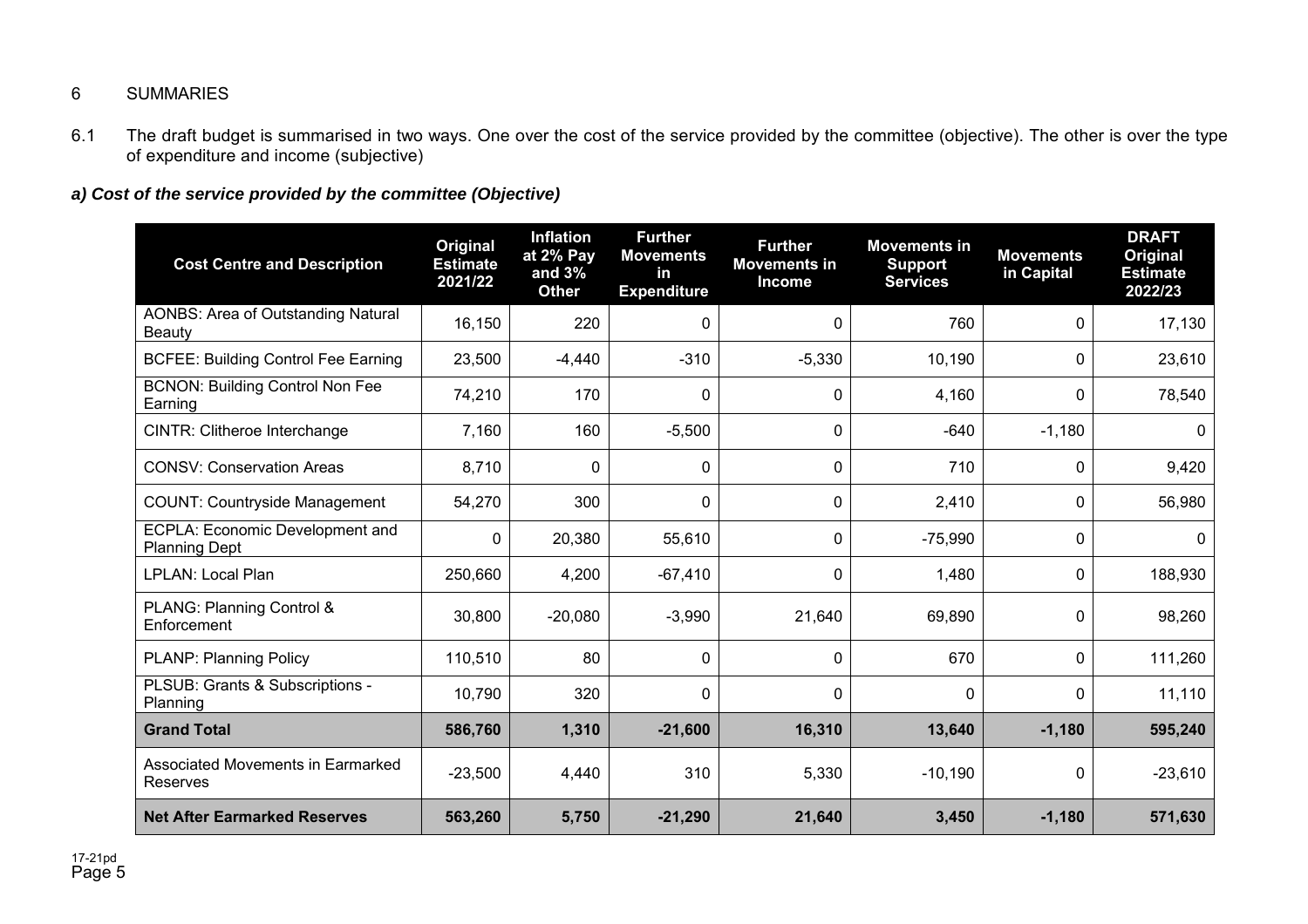## *b) Type of Expenditure/Income (Subjective)*

|                                       | Original<br><b>Estimate</b><br>2021/22 | <b>Inflation</b><br>at $2%$ Pay<br>and $3%$<br><b>Other</b> | <b>Movements</b><br>in<br><b>Expenditure</b> | <b>Movements in</b><br><b>Income</b> | <b>Movements in</b><br><b>Support</b><br><b>Services</b> | <b>Movements</b><br>in Capital | <b>DRAFT</b><br><b>Original</b><br><b>Estimate</b><br>2022/23 |
|---------------------------------------|----------------------------------------|-------------------------------------------------------------|----------------------------------------------|--------------------------------------|----------------------------------------------------------|--------------------------------|---------------------------------------------------------------|
| <b>Employee Related Expenditure</b>   | 948,710                                | 19,200                                                      | 54,550                                       | 0                                    | 0                                                        | 0                              | 1,022,460                                                     |
| <b>Premises Related Expenditure</b>   | 9,160                                  | 270                                                         | 740                                          | 0                                    | $\mathbf{0}$                                             | $\mathbf{0}$                   | 10,170                                                        |
| <b>Transport Related Expenditure</b>  | 31,300                                 | 930                                                         | 1,360                                        | 0                                    | 0                                                        | 0                              | 33,590                                                        |
| Supplies & Services                   | 271,160                                | 8,150                                                       | $-78,250$                                    | 0                                    | 0                                                        | $\Omega$                       | 201,060                                                       |
| <b>Third Party Payments</b>           | 7,220                                  | 220                                                         | $\mathbf{0}$                                 | 0                                    | $\mathbf{0}$                                             | 0                              | 7,440                                                         |
| <b>Transfer Payments</b>              | 13,840                                 | 0                                                           | $\mathbf{0}$                                 | 0                                    | $\mathbf{0}$                                             | 0                              | 13,840                                                        |
| <b>Support Services</b>               | 1,387,360                              | 0                                                           | 0                                            | 0                                    | 96,290                                                   | 0                              | 1,483,650                                                     |
| Depreciation and Impairment           | 6,330                                  | 0                                                           | $\mathbf 0$                                  | 0                                    | 0                                                        | $-1,180$                       | 5,150                                                         |
| <b>Total Expenditure</b>              | 2,675,080                              | 28,770                                                      | $-21,600$                                    | $\mathbf{0}$                         | 96,290                                                   | $-1,180$                       | 2,777,360                                                     |
| <b>Other Grants and Contributions</b> | $\mathbf{0}$                           | 0                                                           | $\mathbf{0}$                                 | 0                                    | $\Omega$                                                 | $\Omega$                       | $\Omega$                                                      |
| <b>Customer &amp; Client Receipts</b> | $-914,970$                             | $-27,460$                                                   | 0                                            | 16,310                               | $\mathbf{0}$                                             | 0                              | $-926,120$                                                    |
| <b>Departmental Recharges</b>         | $-1,173,350$                           | 0                                                           | $\mathbf{0}$                                 | 0                                    | $-82,650$                                                | 0                              | $-1,256,000$                                                  |
| <b>Total Income</b>                   | $-2,088,320$                           | $-27,460$                                                   | $\mathbf 0$                                  | 16,310                               | $-82,650$                                                | $\mathbf 0$                    | $-2,182,120$                                                  |
| Associated Movement in Reserve        | $-23,500$                              | 4,440                                                       | 310                                          | 5,330                                | $-10,190$                                                | 0                              | $-23,610$                                                     |
| <b>Net After Earmarked Reserves</b>   | 563,260                                | 5,750                                                       | $-21,290$                                    | 21,640                               | 3,450                                                    | $-1,180$                       | 571,630                                                       |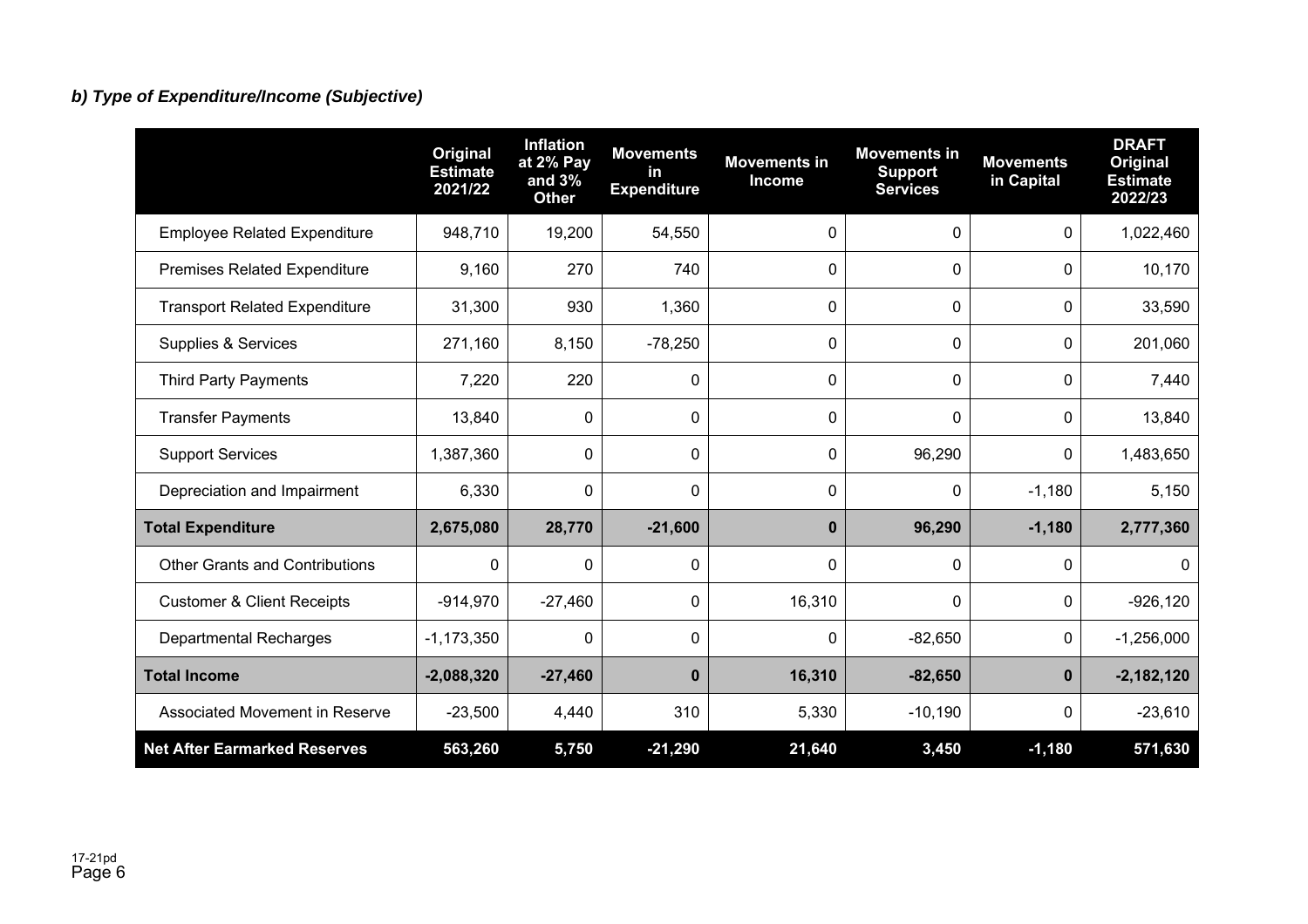## 7 EARMARKED RESERVES

- 7.1 In the Original Estimate for 2021/22 this committee planned to take £23,500 from earmarked reserves to support its expenditure in future years. Looking forward to 2022/23, the proposal included in the estimates is that this committee take £23,610 from earmarked reserves.
- 7.2 The table below provides a summary of the DRAFT Original Estimate for 2022/23 together with the budgeted impact on the relevant earmarked reserves. Also detailed is a summary of the reasons for the movements on the earmarked reserves.

|                                                                                          | <b>DRAFT</b><br>Original<br><b>Estimate</b><br>2022/23 | <b>Reason for Movement on Earmarked Reserve</b>                                                                                                                                                                                                                                                                                                                                                                                                                                                      |
|------------------------------------------------------------------------------------------|--------------------------------------------------------|------------------------------------------------------------------------------------------------------------------------------------------------------------------------------------------------------------------------------------------------------------------------------------------------------------------------------------------------------------------------------------------------------------------------------------------------------------------------------------------------------|
| <b>Committee Net Cost of</b><br><b>Services</b>                                          | 595,240                                                |                                                                                                                                                                                                                                                                                                                                                                                                                                                                                                      |
| PLBAL/H234: Building<br><b>Regulation Reserve</b>                                        | $-23,610$                                              | Any surplus or deficit on the ringfenced fee-earning<br>element of the Building Control service must be set<br>aside in an earmarked reserve. Any surplus can then<br>be used in future years/off-set against past deficits – or<br>likewise any deficit must then be recovered in future<br>years/off-set against past surpluses.<br>In 2022/23 it is forecast that the service will be in a<br>deficit position, with £23,610 being released from the<br>earmarked reserve to support the service. |
| <b>Committee Net Cost of</b><br><b>Services after Movements</b><br>on Earmarked Reserves | 571,630                                                |                                                                                                                                                                                                                                                                                                                                                                                                                                                                                                      |

## 8 KEY VARIATIONS

8.1 The net expenditure for this committee has increased from £563,260 by £8,370 to £571,630 after allowing for associated movements on earmarked reserves. The main reasons for this net increase are summarised in the table below.

| <b>Description</b>                                                                                                                                                                                                                                                                                                                                                                                                                                                                                                                                                                                                                  | <b>Variance Original</b><br>Estimate 2021/22 to<br><b>DRAFT Original</b><br><b>Estimate 2022/23</b> |
|-------------------------------------------------------------------------------------------------------------------------------------------------------------------------------------------------------------------------------------------------------------------------------------------------------------------------------------------------------------------------------------------------------------------------------------------------------------------------------------------------------------------------------------------------------------------------------------------------------------------------------------|-----------------------------------------------------------------------------------------------------|
| <b>ECPLA: Economic Development and Planning Department</b><br>The departmental salary, national insurance and superannuation costs<br>are estimated to be £49k above the standard 2% inflation added to the<br>original estimate for the 2022/23 financial year.<br>The budget estimates incorporate changes to the payline approved by<br>Policy and Finance Committee in November 2021 and the cost of the<br>new Health and Social care levy.<br>The additional costs of the pay review for the financial years 2022/23 to<br>2024/25 are to be funded from the Business Rates Growth earmarked<br>reserve at a corporate level. | 49,320                                                                                              |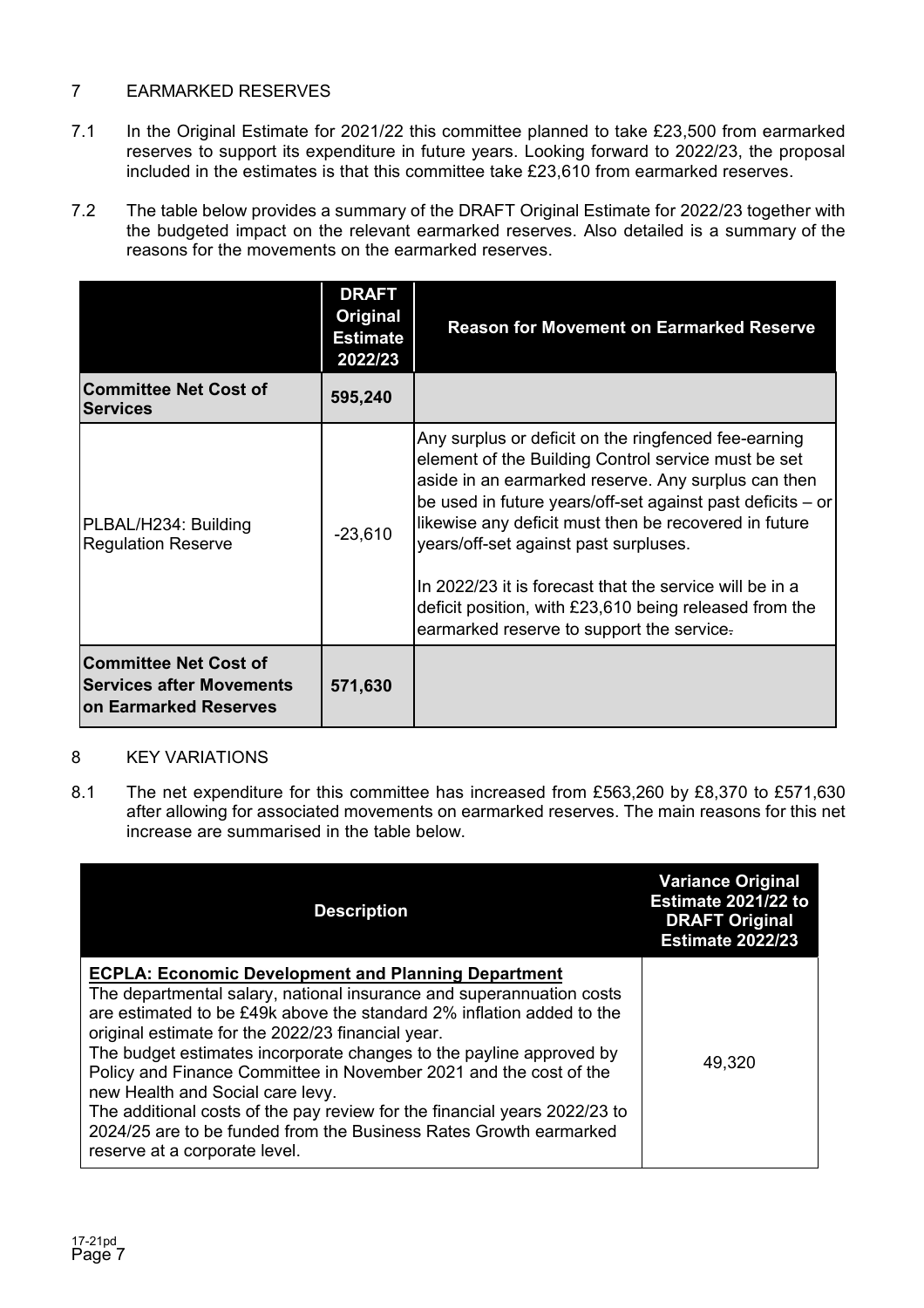| <b>Description</b>                                                                                                                                                                                                                                                                                                                                                                                                                                                                                                                                                                                                      | <b>Variance Original</b><br>Estimate 2021/22 to<br><b>DRAFT Original</b><br><b>Estimate 2022/23</b> |
|-------------------------------------------------------------------------------------------------------------------------------------------------------------------------------------------------------------------------------------------------------------------------------------------------------------------------------------------------------------------------------------------------------------------------------------------------------------------------------------------------------------------------------------------------------------------------------------------------------------------------|-----------------------------------------------------------------------------------------------------|
| <b>LPLAN: Local Plan</b><br>In January 2020 this Committee approved proposals to establish a<br>budget for progression of the Local Plan, with budget estimates to total<br>£300k plus recharges over a 3-year period.<br>In April 2021 Committee authorised the publication of an updated Local<br>Development Scheme (LDS) that set out the anticipated timeframe for<br>the Local Plan Review. The estimated timing of expenditures has now<br>been reviewed and this budget movement represents an adjustment to<br>the base for estimated costs as they are now expected to fall in the<br>2022/23 financial year. | $-63,210$                                                                                           |
| <b>PLANG: Planning Control and Enforcement</b><br>Net inflation of £5k for this committee includes -£20k in respect of<br>planning fee income.<br>Planning fees are set nationally and no inflationary increase is expected<br>for the 2022/23 financial year. This budget movement therefore<br>removes the standard 3% inflationary increase to the planning income<br>estimates, reverting the estimated income back to the original base<br>budget of £679k per the 2021/22 financial year.                                                                                                                         | 20,370                                                                                              |

## 9 REQUESTS FOR GROWTH ITEMS

- 9.1 The September budget forecast did not allow for any growth items, on the assumption that past policies would continue, in that any growth should be funded from corresponding savings.
- 9.2 Since September there has been growth approved in respect of a change to the council's pay line, to tackle the issues around staff recruitment and retention. This change to the pay-line, as agreed at Policy and Finance Committee in November 2021, has been incorporated into the budgets contained in this report.
- 9.3 There have been a number of other budget growth requests submitted, which have not been included in the budget at this stage, and these are shown at Annex 1. Members are asked to consider these and identify any items that they wish to support. These are summarised in the table below.

| <b>Reference</b> | <b>Description</b>                                                        | <b>Amount</b> | <b>Recurring or non-</b><br><b>Recurring</b> |
|------------------|---------------------------------------------------------------------------|---------------|----------------------------------------------|
| REVPLA01         | Ash Die Back Management Plan - Felling<br>works and replacement planting  | 7,000         | <b>Recurring</b>                             |
| REVPLA02         | <b>Planning Applications: Biodiversity Net</b><br><b>Gain Assessments</b> | 4,100         | <b>Recurring</b>                             |
|                  |                                                                           | 11,100        |                                              |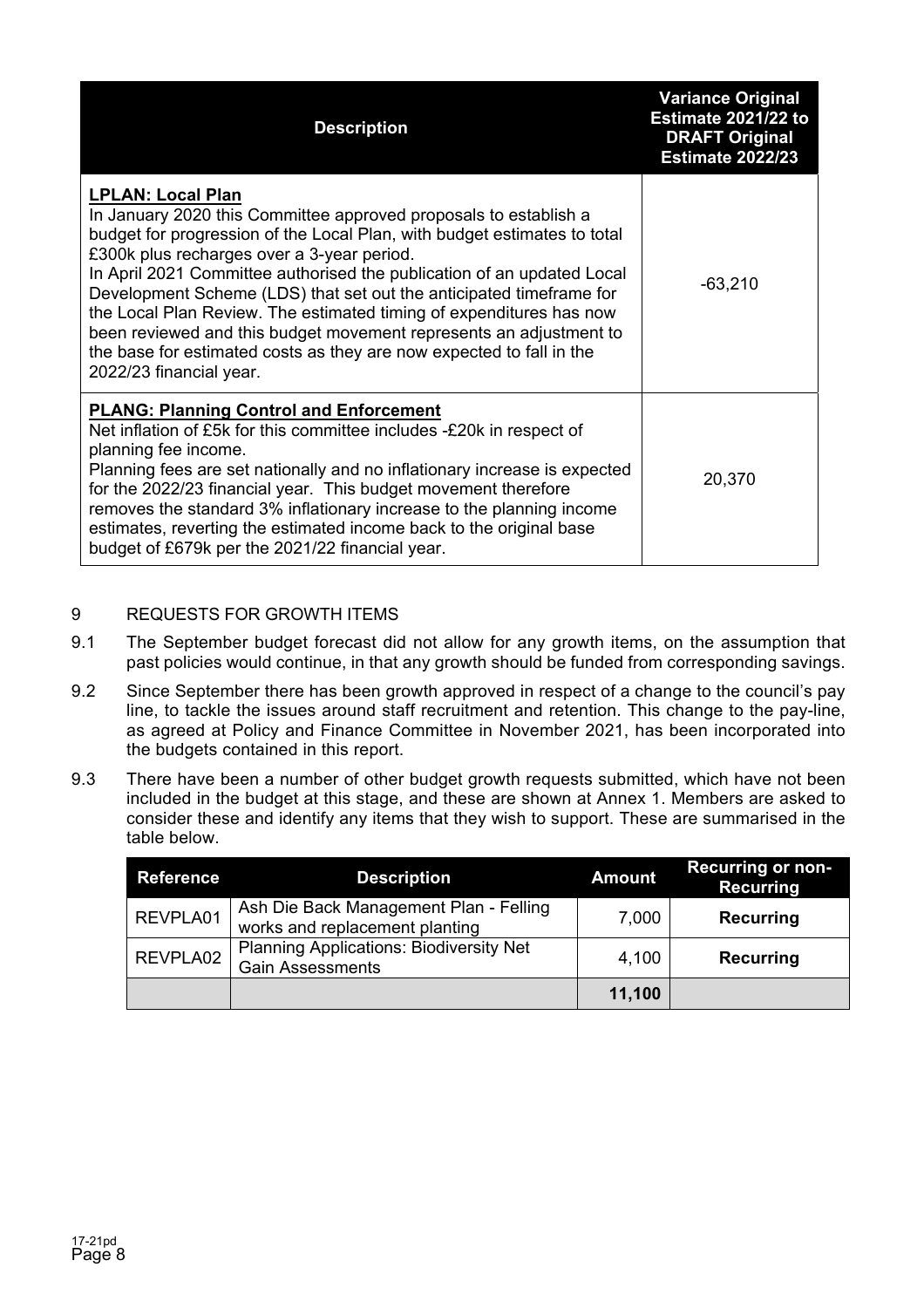## 10 RISK ASSESSMENT

- 10.1 The approval of this report may have the following implications
	- Resources: approval of the original budget for 2022/23 would see an increase in net expenditure of £8,480 compared with the original budget for 2021/22 or an increase of £8,370 after allowing for movements on earmarked reserves.
	- Technical, Environmental and Legal: none identified
	- Political: none identified
	- Reputation: sound financial planning safeguards the reputation of the Council
	- Equality and Diversity Equality and diversity issues are considered in the provision of all Council services.

## 11 RECOMMENDED THAT COMMITTEE

- 11.1 Approve the revenue original estimate for 2022/23 and submit this to the Special Policy and Finance Committee.
- 11.2 Consider the requests that have been submitted for growth items and identify the ones that are supported.

SENIOR ACCOUNTANT DIRECTOR OF RESOURCES

PD17-21/VT/AC 21 December 21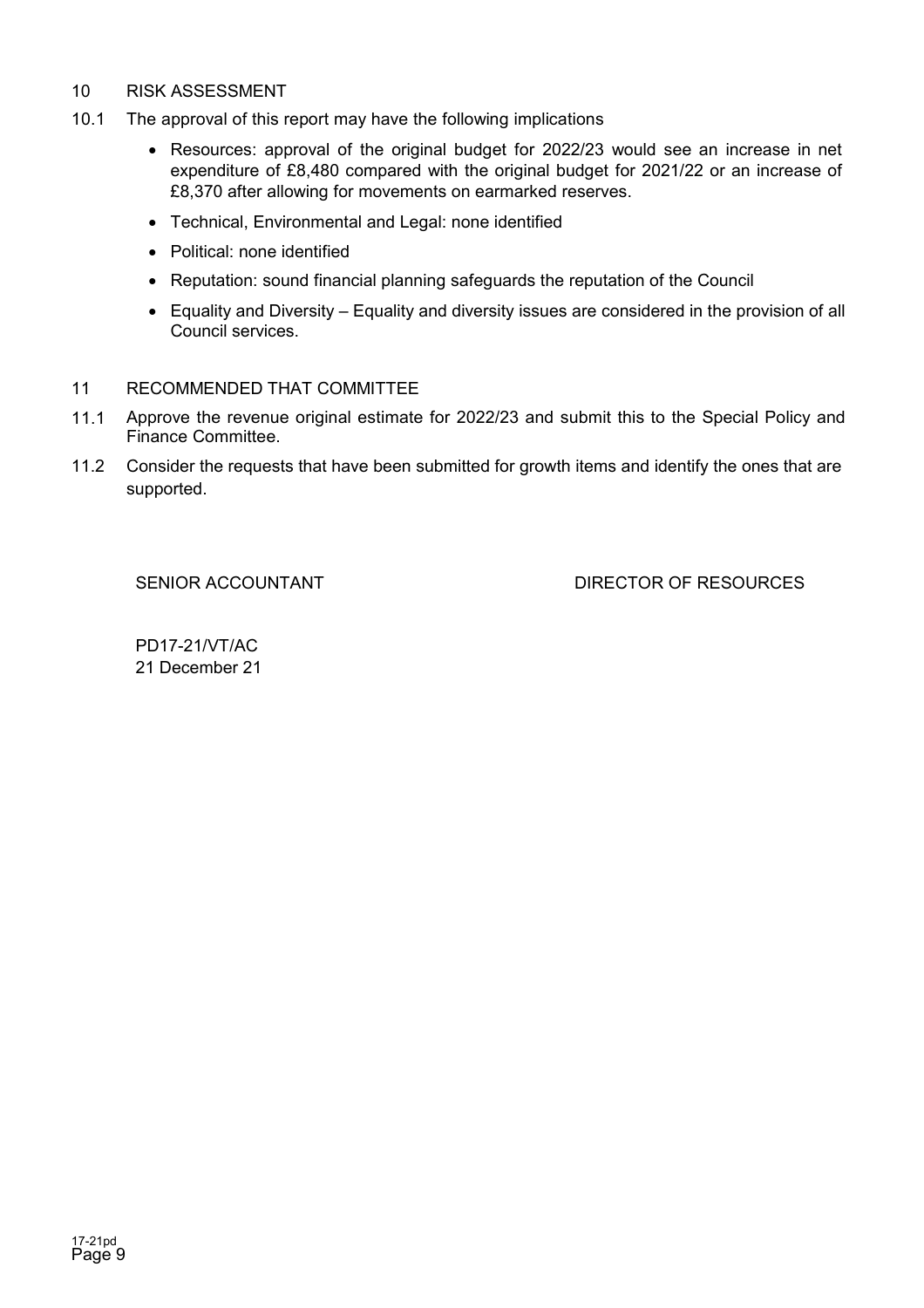# Ribble Valley Borough Council **REVPLA01**

Revenue Growth Request Form - Original Revenue Estimate 2022/23

#### **Requested By**

**Head of Planning Services** 

#### **Description of Growth Request**

#### **Ash Die Back Management Plan**

Hymenoscyphus fraxineus or more commonly known as Ash Dieback (ADB) has been infecting and killing the United Kingdom's ash tree population from as early as 2004. The Council could potentially lose most of the ash tree population to ADB. Lancashire County Council have written a report that states "as of Summer 2020 it was present in over 60% of the tree stock UK and 96% of Lancashire. Due to the sheer amount of ash trees present this is not only going to make a huge impact to public safety issues in many cases cause unacceptable risks of failures in high target areas but also the local treescape & Amenity Value, Habitat & Biodiversity Value, and public wellbeing. Some trees are showing resilience and the Council are initiating an Action Plan which will enable us to monitor and protect trees where necessary and safe to do so. Please see Committee report ASH DIEBACK ACTION PLAN for more information 21/10/21.

Last year (2020/21) we spent £3,400 on felling 146 Ash trees that were infected by ADB, 15 of which were mature, out of both the RVPRK/2414 (Ribble Valley Parks/ Emergency Tree Works) & COUNT/2880 (Countryside Management/ Tree Management) budgets. As a result of this, insufficient budget remained to be able to be able to carry out other High-Risk tree and woodland health and safety management works that were required in March.

More trees are becoming infected and will require felling/making safe over the next 2-5 years. Extra funding will also be required to replace the felled trees especially the mature trees which will be at a cost of approximately £110.00 species dependant per standard nursery stock tree. Replacement planting is imperative for the reasons outlined above. 3 mature trees and approximately 15 woodland suppressed trees require felling locally at a cost of £1,000, this is being paid out of RVPRK/2414.

Due to these being woodland trees replacement planting may not be necessary as natural regeneration should occur, but this will be monitored. A new Budget of £7,000 is requested, which will not only ensure the Council's Ash population are managed and monitored safely, but also replaced when necessary, to minimise the impact of the fungal disease within the Borough. The Council are continuing to utilise Arboricultural Consultants to survey Council owned trees and woodlands within the existing Budgets when required, but the Council have also invested in a Surface Pro tablet and now includes an asset management system which is enabling the Countryside Officers to carry out surveys initially on the smaller pockets of land and on a reactional basis where trees affected by ADB are reported. There is no external funding available at this time, however there may be tree planting initiatives the Council could take advantage of from the Woodland Trust if suitable areas can be designated.

There is a continuous monitoring of the Council's tree stock which will enable a further assessment of the relevant issues. Support of this bid with the replanting of the trees as appropriate will show a commitment of the Council towards the climate action agenda with the protection and enhancement of the environment.

#### **Will this Growth be for 2022/23 only (NON-RECURRING) or for every year after too (RECURRING) RECURRING**

#### **Environmental Considerations and Green Credentials**

#### **Relevance to the Council's policies**

**Climate Change Strategy:** To support the Objective: 'Protect the environment' and the action 'Review current management regimes on council owned land and implement changes that would benefit biodiveristy'

**Ash Dieback Action Plan:** To support the implementation of the Ash Dieback Action Plan.....see earlier comments **Any other objectives/ policies**: The Council are set to lose the majority of Ash trees on Council owned land which will severely impact the number of the Council's amenity assets, which in turn will impact the local Landscape, Treescape & Amenity Value, Habitat & Biodiversity Value, and public wellbeing.

#### **Any Risks that may need to be considered**

Trees dying unmanaged and potentially failing on to high targets and high target areas is an unacceptable risk of failure and the Council will be liable. If left unmanaged due to overspending Budgets other trees could fail and dead Ash trees may require crane removal which will increase overall costs.

| Breakdown of Growth Request - Income and Expenditure           |       |
|----------------------------------------------------------------|-------|
| Increased/Decreased COSTS - Enter decreases with a minus sign  |       |
| PROPOSED ADB FELLING WORKS PER YEAR                            | 4,500 |
| PROPOSED REPLACEMENT PLANTING PER YEAR                         | 2,500 |
| <b>Changes to Revenue Costs</b>                                | 7,000 |
| Increased/Decreased INCOME - Enter increases with a minus sign |       |
|                                                                |       |
| <b>Changes to Revenue Income</b>                               |       |
| Net Revenue Impact of Growth Request                           | 7,000 |